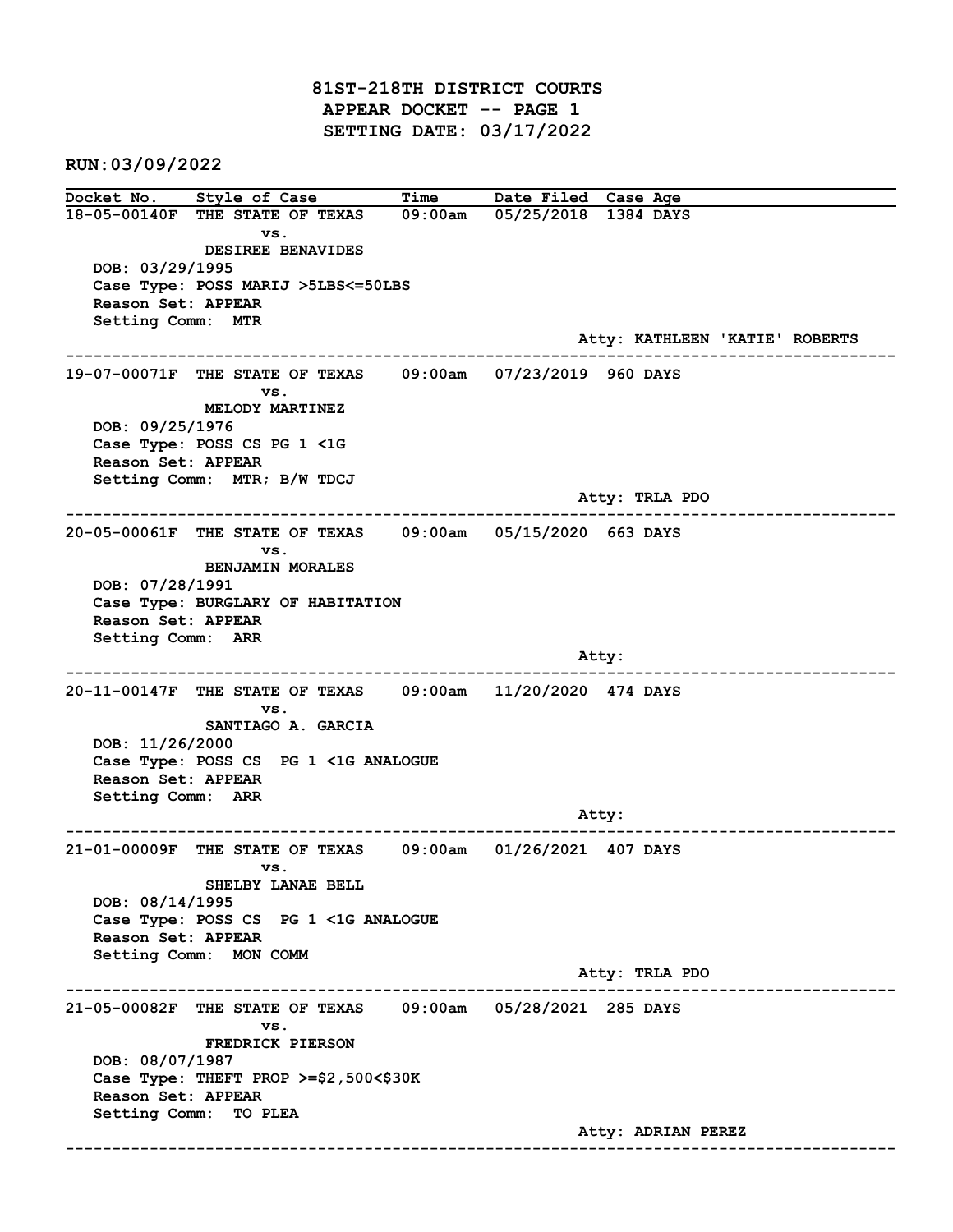81ST-218TH DISTRICT COURTS APPEAR DOCKET -- PAGE 2 SETTING DATE: 03/17/2022

RUN:03/09/2022

Docket No. Style of Case Time Date Filed Case Age 21-05-00094F THE STATE OF TEXAS 09:00am 05/28/2021 285 DAYS vs. SANTIAGO A GARCIA DOB: 11/26/2000 Case Type: POSS CS PG 1 >=4G<200G ANALOGUE Reason Set: APPEAR Setting Comm: ARR and the control of the control of the control of the control of the control of the control of the control of the control of the control of the control of the control of the control of the control of the control of the cont ------------------------------------------------------------------------------------------------------------------------ 21-09-00120F THE STATE OF TEXAS 09:00am 09/17/2021 173 DAYS vs. LUANN PEARSON DOB: 11/28/1965 Case Type: FORGERY FINANCIAL INSTRUMENT >=\$750<\$2500 IAT Reason Set: APPEAR Setting Comm: ARR, CLKS LTR and the control of the control of the control of the control of the control of the control of the control of the control of the control of the control of the control of the control of the control of the control of the cont ------------------------------------------------------------------------------------------------------------------------ 21-09-00129F THE STATE OF TEXAS 09:00am 09/17/2021 173 DAYS vs. TIJERINA CESARIA DOB: 06/10/1997 Case Type: POSS CS PG 2 >= 1G<4G Reason Set: APPEAR Setting Comm: ARR and the control of the control of the control of the control of the control of the control of the control of the control of the control of the control of the control of the control of the control of the control of the cont ------------------------------------------------------------------------------------------------------------------------ 21-11-00151F THE STATE OF TEXAS 09:00am 11/12/2021 117 DAYS vs. CHRISTOPHER Q. AREBALO DOB: 11/08/1990 Case Type: SEXUAL ASSAULT CHILD Reason Set: APPEAR Setting Comm: ARR example of the contract of the contract of the contract of the contract of the contract of the contract of the contract of the contract of the contract of the contract of the contract of the contract of the contract of the ------------------------------------------------------------------------------------------------------------------------ 21-11-00154F THE STATE OF TEXAS 09:00am 11/12/2021 117 DAYS vs. AARON ROGER ELIZONDO DOB: 01/15/2003 Case Type: BURGLARY OF BUILDING Reason Set: APPEAR Setting Comm: ARR Atty: ------------------------------------------------------------------------------------------------------------------------ 21-11-00158F THE STATE OF TEXAS 09:00am 11/12/2021 117 DAYS vs. BENJAMIN NIAU DOB: 11/28/2985 Case Type: BURGLARY OF HABITATION Reason Set: APPEAR Setting Comm: ARR Atty: TRLA PDO ------------------------------------------------------------------------------------------------------------------------